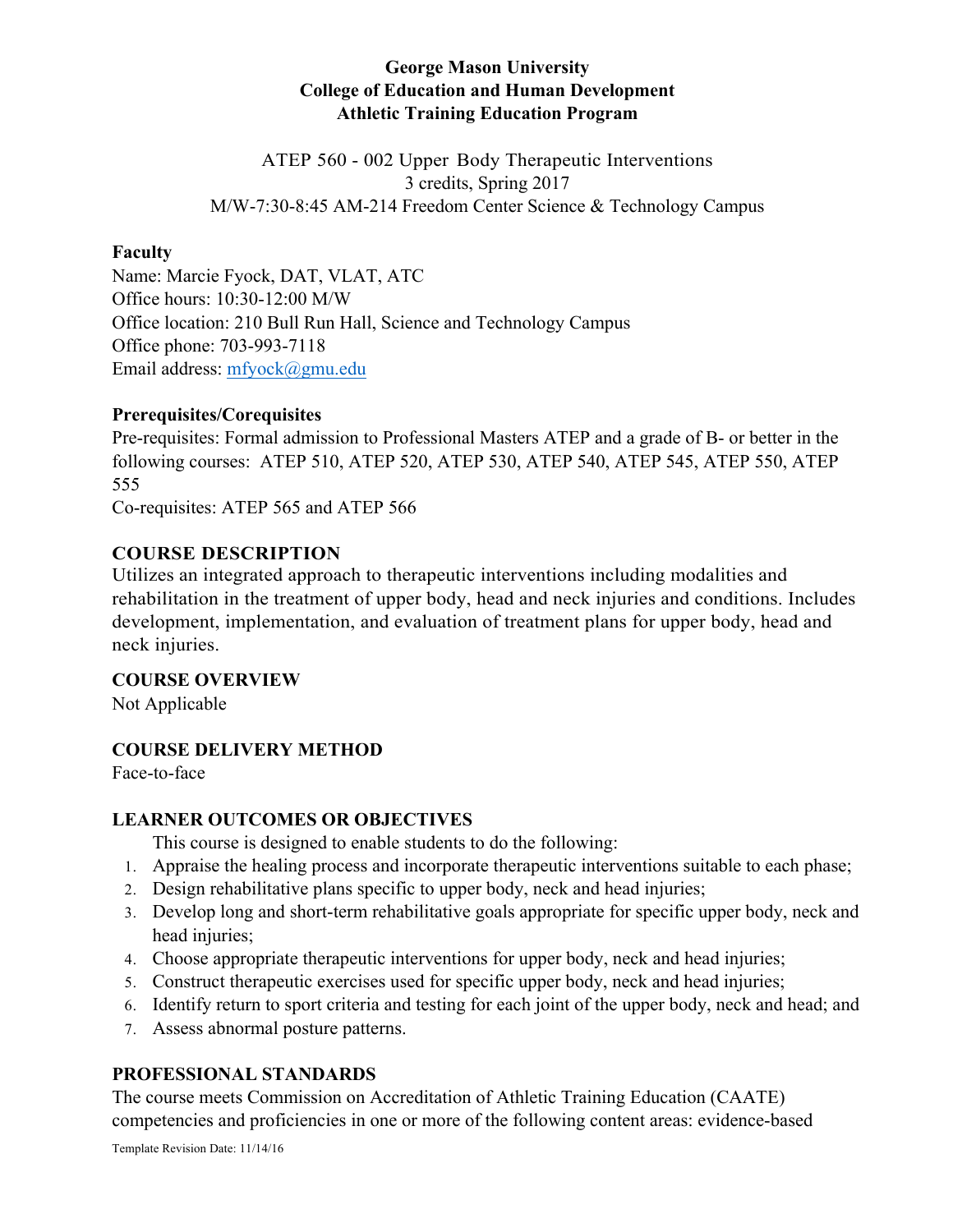practice, prevention and health promotion, clinical examination and diagnosis, acute care of injury and illness, therapeutic interventions, psychosocial strategies and referral, healthcare administration, professional development and responsibility.

## **REQUIRED TEXTS**

- 1. Prentice, W. (2015). *Rehabilitation Techniques for Sports Medicine and Athletic Training.*   $(6<sup>th</sup>$  ed.). Slack Incorporated.
- 2. Knight K., Draper D. (2012). *Therapeutic Modalities: The Art and Science.* Lippincott, Williams & Wilkins.
- 3. Additional readings as assigned via Blackboard.

## **COURSE PERFORMANCE EVALUATION**

Students are expected to submit all assignments on time in the manner outlined by the instructor (e.g., Blackboard, Tk20, hard copy). Students will be evaluated on content standards (knowledge gained). Content standards will be assessed via projects, written quizzes and exams. Performance will be assessed through completion of class activities.

## • **Assignments and/or Examinations**

### **Article Review**

Throughout the semester you will be assigned one article for review. You will write a reflective summary that is typed, single spaced with your first/last name, course number and date listed at the top of the page. Review should not exceed two pages in length. An outline describing the information to be included in article review will be provided.

### **Quizzes**

Quizzes will be given periodically during the first 10 minutes of class and will be announced in the preceding class meeting. This will be a brief multiple choice and true-false assesment of your knowledge from the readings and class lectures. If you are not present before the instructor is done handing out the quiz, you will be considered late and will not be allowed to complete the quiz.

### **Examinations**

Five examinations, including a comprehensive final exam, will be administered in class. The format of these examinations may be multiple choice, true/false, short answer, long answer, matching, essay and fill in the blank type questions. Each of the examinations will test the material covered in the assigned readings, discussions and during the prior class meetings.

### **Case Study**

For this assignment, you will be required to write your own case study report. You choose your own case from this semester's experiences. The case study must involve the upper extremity, thorax, head and/or spine (unless approved by instructor). The format of this paper will coincide with *AMA* guidelines. This assignment should be of a length, quality, and style that emulates a case study article found a peer-review scholarly medical journal (*for example: Journal of Athletic Training, Athletic Therapy Today, American Journal of Sports Medicine, Medicine and Science in Sports and Exercise, Journal of Sports Rehabilitation, JAMA).* An outline for the format of the case study will be provided.

#### **Evidence-Based Medicine (EBM) Assignment**

Using an evidence-based practice format, you will examine the current literature to critique an assessment technique (test) of your choice and synthesize this information into a clinical appraisal of the test (CAT). See included directions.

#### **Objectives**

On completion of the assignment you should have: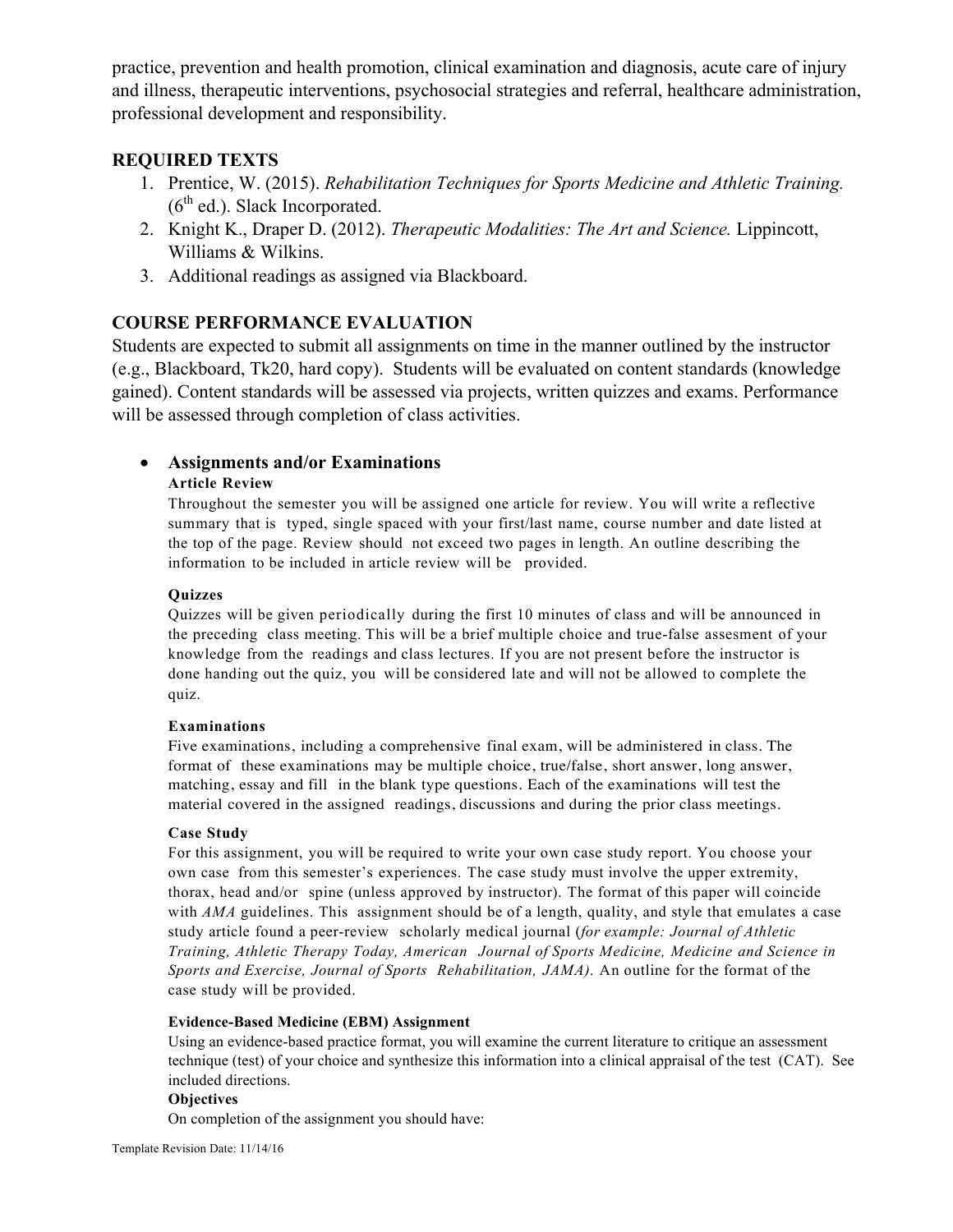- 1. Improved your internet (Pubmed) searching skills for relevant evidence
- 2. Gained practice and skill in critically appraising an original research paper
- 3. Learned how to apply evidence to clinical practice

This assignment assesses your ability to find evidence and critically review a paper using the strategies that you have learned in the Foundation courses.

#### **What is required?**

You are required to answer **the** clinical question. The questions cover five EBM themes:

- 1. Diagnosis
- 2. Intervention
- 3. Prognosis
- 4. Systematic review/Meta-analysis
- 5. Harm/Risk

You are required to do an EBM search and identify **ONE** original (research) paper relevant to the clinical question below.

# **Clinical question:**

# **Diagnosis**

- What is the diagnostic accuracy the rectal thermometry for acute exertional heat illness? **Intervention**
- What is the most effective treatment for pediatric patients diagnosed with acute exertional heat illness? **Prognosis**
- What are the outcomes of pediatric patients receiving ice bath for acute exertional heat illness? **Systematic review**
- Is rectal thermometry and ice bath combined better than ice bath alone for pediatric patients suffering from acute exertional heat illness?

#### **Harm/Risk**

• What risk factors are associated with increased mortality pediatric patients suffering from acute exertional heat illness?

### **Format of assignment**

#### *Front cover:*

- 1. Ensure that your name, date and class number/title appear on the front cover (first page).
- 2. Also include the clinical question you have selected and the title of the paper you have selected to review.

#### *Presentation*

- Begin by creating a brief **real or hypothetical scenario** where the clinical question you selected may be relevant.
- The assignment requires that you **answer a series of EBM questions** on study types that were covered in the Foundations courses. The nature of these questions depends on the type of study you have selected, e.g. diagnosis or prognosis.
- You should also review your Foundations course materials and readings for examples of what kind of responses are expected of you.

#### *Original paper*

• **Remember to include a copy of your selected paper/manuscript together with your assignment. (**Tip: it is best to save the paper you download in .pdf (Acrobat) rather than .html format)

#### **Assessment**

- You will be rewarded for your ability to create a **relevant real or hypothetical scenario** related to your chosen question, and for your ability to relate the selected paper to this scenario.
- You will be rewarded for your ability to identify a **relevant original paper** on the topic, i.e. to search and identify the **most** relevant paper. In your presentation indicate your **search strategy**, including: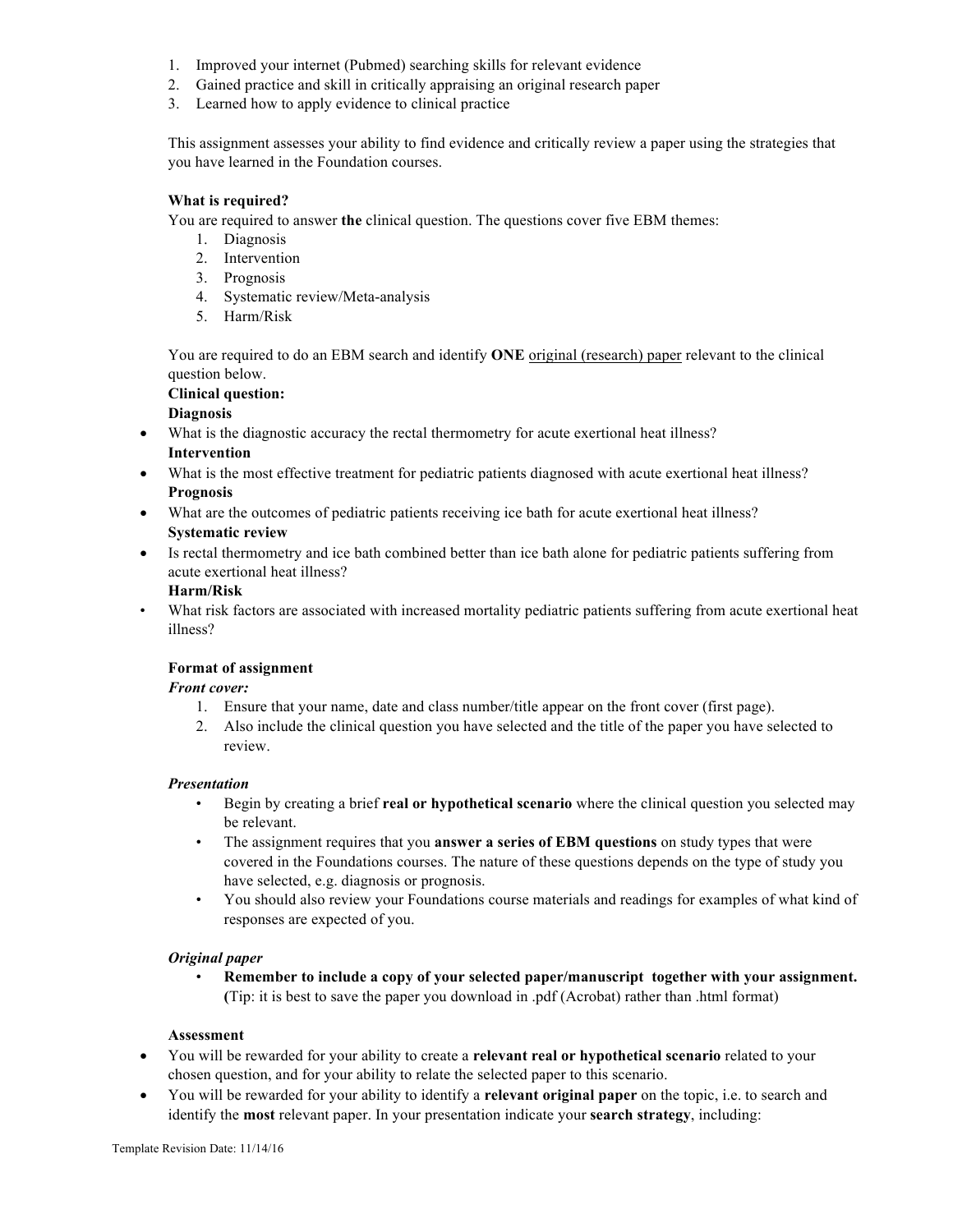- 1. Your PICO question,
- 2. Search terms and strategy you used,
- 3. Number of relevant articles you found using different search terms, and
- 4. Why you chose to review the paper you selected, instead of any others.

The majority of the grades will be awarded for your critique of the paper. You are asked to record a "yes", "no" or "can't tell" to most of the questions, followed by a short explanation for your selected response. A number of italicized prompts are given after each question. These are designed to remind you why the question is important.

### **Grading**

The table below indicates the relative points placed on individual components of the assignment in general. There may be modifications made based on the clinical question/type of study chosen.

| <b>Section</b>                                                                        | <b>Points</b> |
|---------------------------------------------------------------------------------------|---------------|
| Scenario                                                                              | 5             |
| Structured clinical (PICO) question                                                   | 10            |
| Search strategy and ability of article identified to answer clinical question         | 10            |
| Are the results valid?                                                                | 10            |
| Are the results important?                                                            | 20            |
| Will the results help me in caring for my patient?                                    | 20            |
| Clinical bottom line                                                                  | 15            |
| Presentation (format followed, length of responses, spelling, grammar, neatness, etc) | 10            |
| <b>TOTAL</b>                                                                          | 100           |

**Due date:** The assignment has to be completed and handed in on or before the *(May 3, 2017***) (5pm).** Assignments handed in after the deadline will automatically get a grade of zero.

### • **Other Requirements**

### **Class Participation**

Attending, being prompt, and active participation are important components of this course. Therefore, students will lose credit for not attending and contributing to the class. *An unexcused absence will result in a 1 point reduction of the student's final grade. Each additional late arrival will result in a 0.5 point reduction of the student's final grade.* If a student arrives more than 20 minutes after the beginning of class, it will be recorded as an unexcused absent even if the student attends the class. Attendance will be recorded at the beginning of class.

### • **Grading**

| <b>ASSESSMENT</b>                                  | <b>NUMBER</b> | <b>POINTS EACH</b>                  | <b>POINTS TOTAL</b> |
|----------------------------------------------------|---------------|-------------------------------------|---------------------|
| Class Participation & Quizzes                      | Variable      | Variable                            | 50                  |
| <b>Article Review</b>                              |               | 25                                  | 25                  |
| Exams                                              |               | 50                                  | 200                 |
| Case Study                                         |               | 50                                  | 50                  |
| <b>Evidence-Based Medicine</b><br>(EBM) Assignment |               | 50-completion of Fall-16 150<br>100 |                     |
| Comprehensive Final Exam                           |               | 100                                 | 100                 |
| <b>TOTAL</b>                                       |               |                                     | 575                 |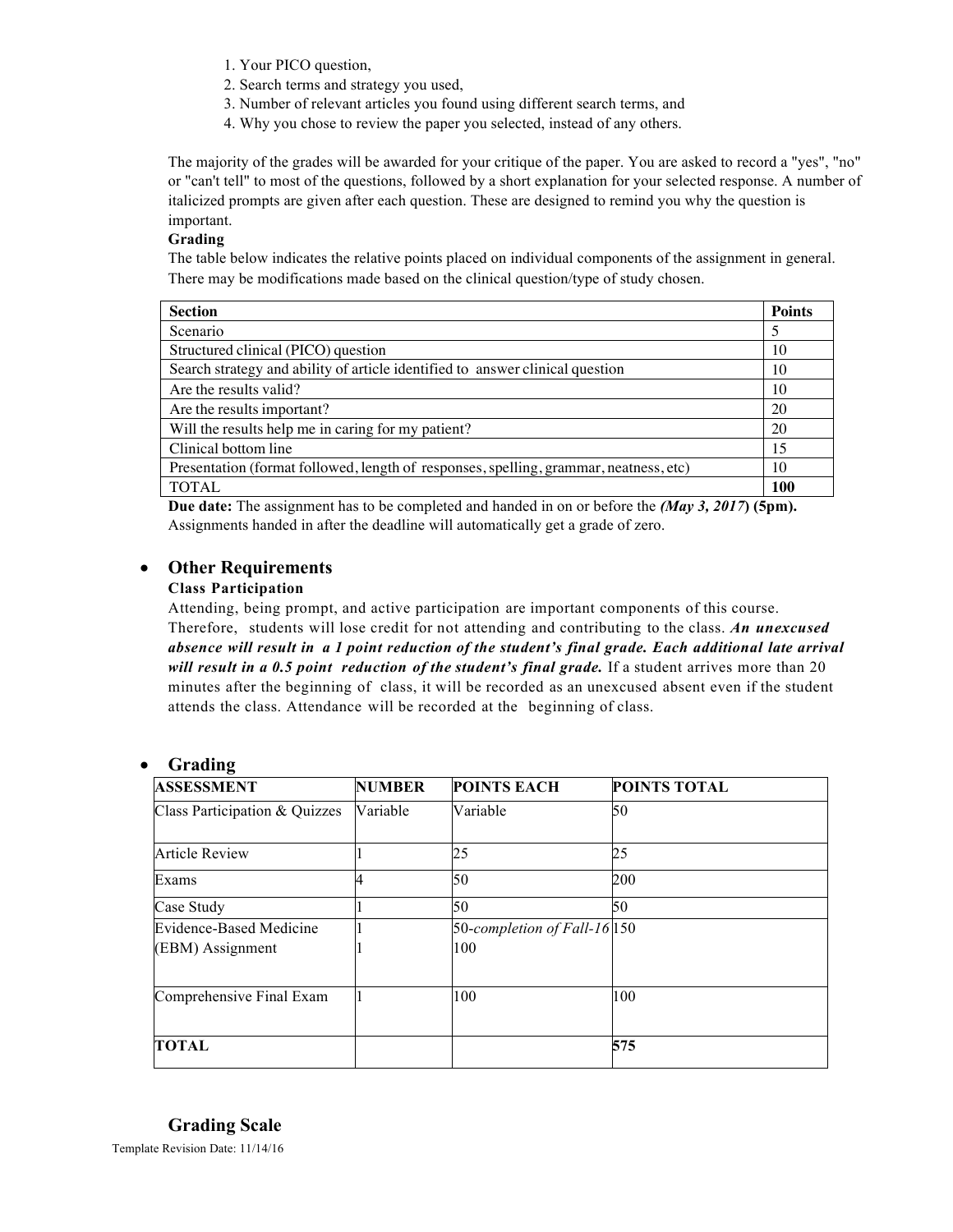The student's final letter grade will be earned based on the following scale:

- A: (93%)
- A-:  $(90\%)$
- $B^{+}$ : (87%)
- B: (83%)
- $B-$ :  $(80\%)$
- $C^{+}$ : (77%)
- $C: (73%)$
- F:  $(<70\%)$

# **GRADING**

Every attempt will be made to grade and return assignments in a timely manner to provide students with constructive feedback. To provide students the opportunity to fully assess the feedback provided on graded assignments, the professor will be happy to answer any questions at the next class period following the return of the assignments or during the professor's office hours. The professor acknowledges the passion with regards to grades, but unprofessional and uncivil behavior either in person or through other modes of communication will not be tolerated.

# **NAME**

Your name MUST be on your papers/assignments when you turn them in. Failure to put your name will result in a 0 for the assignment.

# **MAKE UP WORK**

Students who are absent or who arrive late without an official university or a medical doctor's excuse will not be permitted to participate in the class activities for credit the day of the absence or tardy event. There will be no make-up quizzes or exams unless an excused absence has been warranted. Students who miss an examination, quiz or other class activity because of an excused absence must complete the assignment *within a week of the excused absence*. It is the student's obligation to pursue any make-up work.

# **LATE ASSIGNMENTS**

All work is due at the beginning of class time on the indicated day. **NO LATE WORK WILL BE ACCEPTED AND WILL RESULT IN A 0 GRADE!!!** 

# **PROFESSIONAL DISPOSITIONS**

Students are expected to exhibit professional behaviors and dispositions at all times.

| Day | Date     | <b>Topic</b>                                                | <b>Reading</b> | <b>Assignments</b><br>Due |
|-----|----------|-------------------------------------------------------------|----------------|---------------------------|
|     | Jan $23$ | Course Introduction                                         |                |                           |
|     | Jan $25$ | <b>Healing Process Review</b><br>Review of Rehab Principles | Ch 1, 2        |                           |
|     | Jan $30$ | <b>Review of Rehab Principles</b>                           | Ch 3, 4        |                           |

# **CLASS SCHEDULE**

Template Revision Date: 11/14/16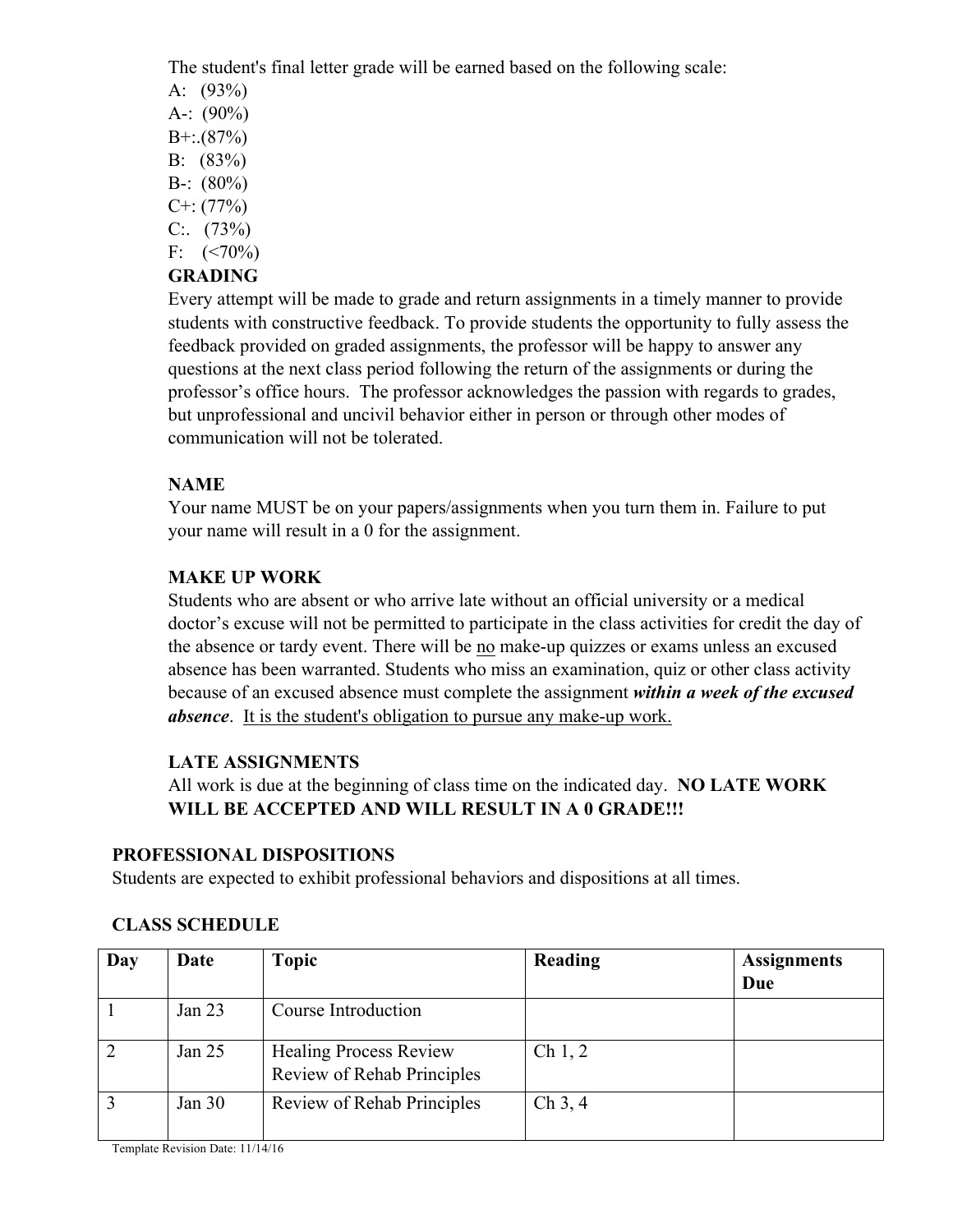| $\overline{4}$  | Feb 1         | Posture and Gait Analysis of<br><b>REAL Patient</b> | Handouts |                        |
|-----------------|---------------|-----------------------------------------------------|----------|------------------------|
| 5               | Feb 6         | Shoulder and Upper Arm                              | Ch 17    |                        |
| 6               | Feb 8         | Shoulder and Upper Arm                              | Ch 17    | <b>Fall EBM CAT</b>    |
| $7\phantom{.0}$ | Feb 13        | Shoulder and Upper Arm                              | Ch 17    |                        |
| 8               | <b>Feb 15</b> | <b>Written Examination #1</b>                       |          |                        |
| 9               | Feb 20        | Elbow and Arm                                       | Ch 18    |                        |
| 10              | Feb 22        | Elbow and Arm                                       | Ch 18    |                        |
| 11              | Feb 27        | Elbow and Arm                                       | Ch 18    |                        |
| 12              | Mar 1         | Review                                              |          |                        |
| 13              | Mar 6         | <b>Written Examination #2</b>                       |          |                        |
| 14              | Mar 8         | Wrist and Hand                                      | Ch 19    |                        |
| 15              | Mar 13        | <b>Spring Break</b>                                 |          |                        |
| 16              | Mar 15        | <b>Spring Break</b>                                 |          |                        |
| 17              | Mar 20        | Wrist and Hand                                      | Ch 19    |                        |
| 18              | Mar 22        | Wrist and Hand                                      | Ch 19    | Case study<br>Proposal |
| 19              | Mar 27        | Wrist and Hand/Review                               |          |                        |
| 20              | Mar 29        | <b>Written Examination #3</b>                       |          |                        |
| 21              | Apr 3         | Head and Face                                       | Handouts | <b>Article Review</b>  |
| 22              | Apr 5         | <b>Cervical Spine</b>                               | Ch 24    |                        |
| 23              | Apr10         | Cervical Spine                                      | Ch 24    |                        |
| 24              | Apr 12        | Cervical Spine                                      | Ch 24    |                        |
| 25              | Apr 17        | Thoracic Spine                                      | Ch 24    |                        |
| 26              | Apr 19        | Thoracic Spine/Review                               |          |                        |
| 27              | <b>Apr 24</b> | <b>Examination #4</b><br>Written                    |          |                        |
| 28              | Apr 26        | Rehab Design & Review- whole<br>body                |          | Case Study Due         |
| 29              | May 1         | Rehab Design & Review-whole<br>body                 |          |                        |
| 30              | May 3         | <b>Review</b>                                       |          | <b>EBM CAT</b>         |
| 3 <sub>l</sub>  | May 10        | Final Examination (Cumulative) 7:30am-10:15am       |          |                        |

Template Revision Date: 11/14/16 Note: Faculty reserves the right to alter the schedule as necessary, with notification to students.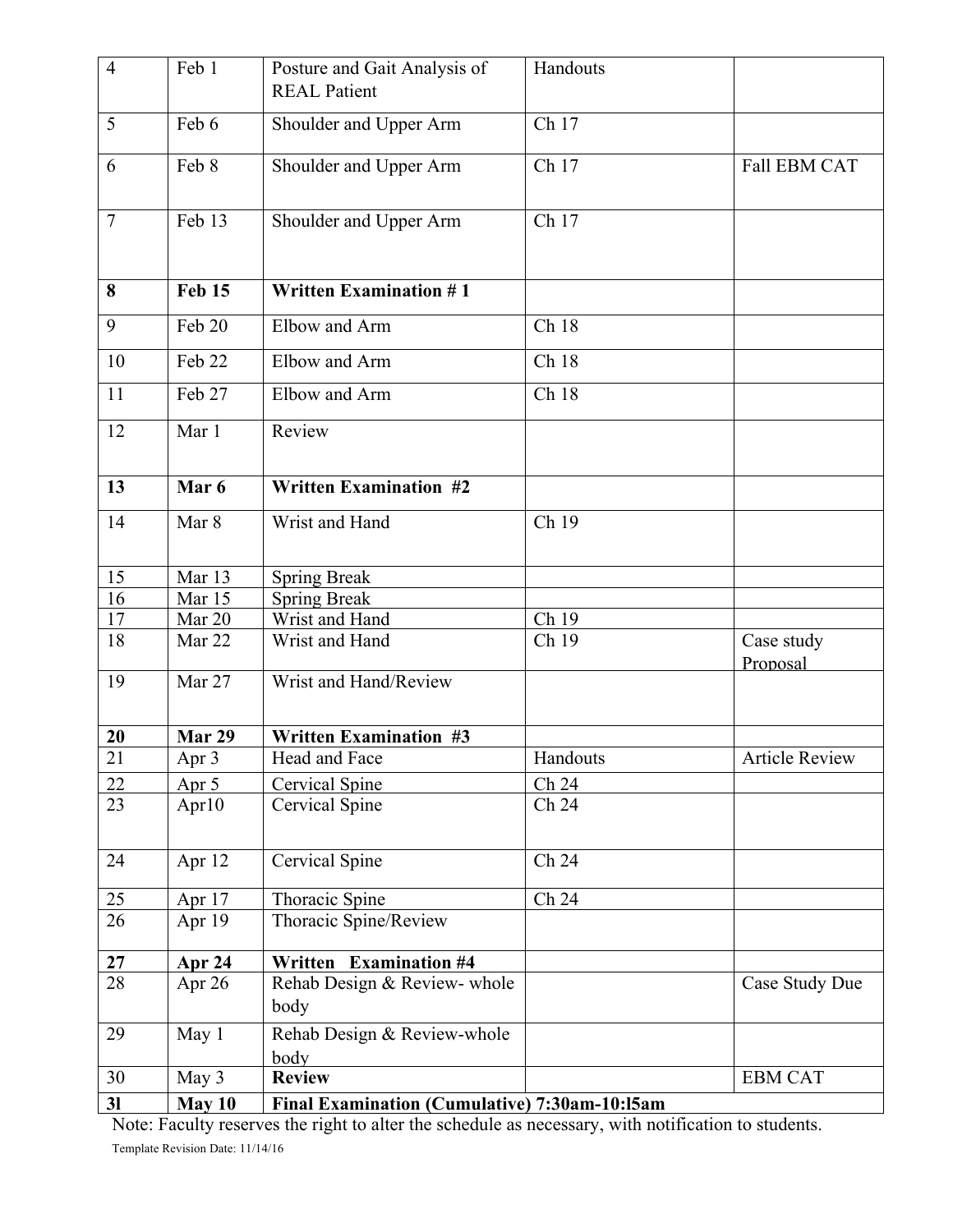# **CORE VALUES COMMITMENT**

The College of Education and Human Development is committed to collaboration, ethical leadership, innovation, research-based practice, and social justice. Students are expected to adhere to these principles: http://cehd.gmu.edu/values/.

# **GMU POLICICES AND RESOURCES FOR STUDENTS**

## *Policies*

- Students must adhere to the guidelines of the Mason Honor Code (see http://oai.gmu.edu/the-mason-honor-code/).
- Students must follow the university policy for Responsible Use of Computing (see http://universitypolicy.gmu.edu/policies/responsible-use-of-computing/).
- Students are responsible for the content of university communications sent to their Mason email account and are required to activate their account and check it regularly. All communication from the university, college, school, and program will be sent to students **solely** through their Mason email account.
- Students with disabilities who seek accommodations in a course must be registered with George Mason University Disability Services. Approved accommodations will begin at the time the written letter from Disability Services is received by the instructor (see http://ods.gmu.edu/).
- Students must follow the university policy stating that all sound emitting devices shall be silenced during class unless otherwise authorized by the instructor.

## *Campus Resources*

- Support for submission of assignments to Tk20 should be directed to  $tk20$ help $@gmu$ .edu or https://cehd.gmu.edu/aero/tk20. Questions or concerns regarding use of Blackboard should be directed to http://coursessupport.gmu.edu/.
- The Writing Center provides a variety of resources and services (e.g., tutoring, workshops, writing guides, handbooks) intended to support students as they work to construct and share knowledge through writing (see http://writingcenter.gmu.edu/).
- The Counseling and Psychological Services (CAPS) staff consists of professional counseling and clinical psychologists, social workers, and counselors who offer a wide range of services (e.g., individual and group counseling, workshops and outreach programs) to enhance students' personal experience and academic performance (see http://caps.gmu.edu/).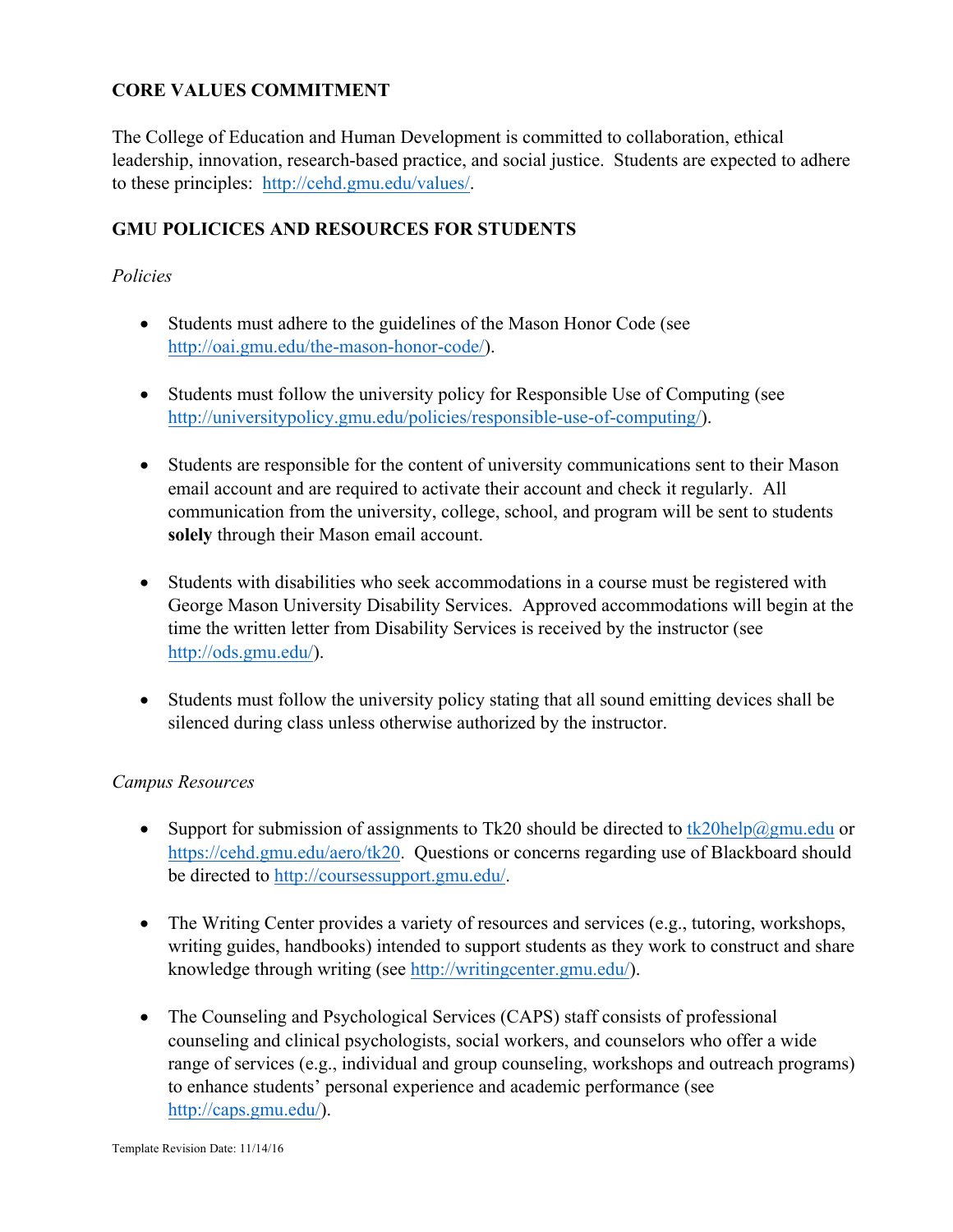• The Student Support & Advocacy Center staff helps students develop and maintain healthy lifestyles through confidential one-on-one support as well as through interactive programs and resources. Some of the topics they address are healthy relationships, stress management, nutrition, sexual assault, drug and alcohol use, and sexual health (see http://ssac.gmu.edu/). Students in need of these services may contact the office by phone at 703-993-3686. Concerned students, faculty and staff may also make a referral to express concern for the safety or well-being of a Mason student or the community by going to http://ssac.gmu.edu/make-a-referral/.

**For additional information on the College of Education and Human Development, please visit our website https://cehd.gmu.edu/.**

# **ATTENDANCE**

Students are expected to be on time, attend all class meetings and be prepared for in class assignments and projects. Excused absences include the following: illness (must bring a receipt or note from a doctor), family death, athletic/academic event (contact instructor in advance), and others at the discretion of the instructor. For known upcoming absences, students must contact the instructor at least one week in advance to the missed class to make up work. In the case of illness or some other unforeseen absence, the student must contact the instructor via e-mail or telephone. At the next attended class meeting the student will discuss material that is to be completed. *Students will have one week from the excused absence to complete any missed assignments.* It is the student's obligation to pursue any make-up work.

# **TECHNOLOGY USE DURING CLASS**

As per GMU policy, all sound emitting technology is required to be turned off during the class meeting time. Additionally, *no laptop computers* will be permitted for use during class time; the exceptions are for use during presentations/projects, and technology deemed as necessary by the Office of Disability Services. Students utilizing various technology devices during class will be asked to leave class and will not be permitted to complete course work or receive any points for assignments that day.

# **E-MAIL CORRESPONDENCE**

Only messages that originate from a George Mason University address will be accepted.

Please note that e-mail is a wonderful tool for brief communication of ancillary matters, but is a poor substitute for in-person discussion of detailed matters. Therefore, to make communication more effective, e-mail correspondence from students should be limited to brief clarification of matters related to the class schedule, to receive confirmation of receipt of an assignment, to schedule a meeting, to notify the instructor of problems accessing materials on the course website, or to notify the instructor of an anticipated or unanticipated absence (to be followed by in-person discussion prior to or following the class meeting time). All other communication including clarification of information presented in lecture, questions regarding assignments, questions